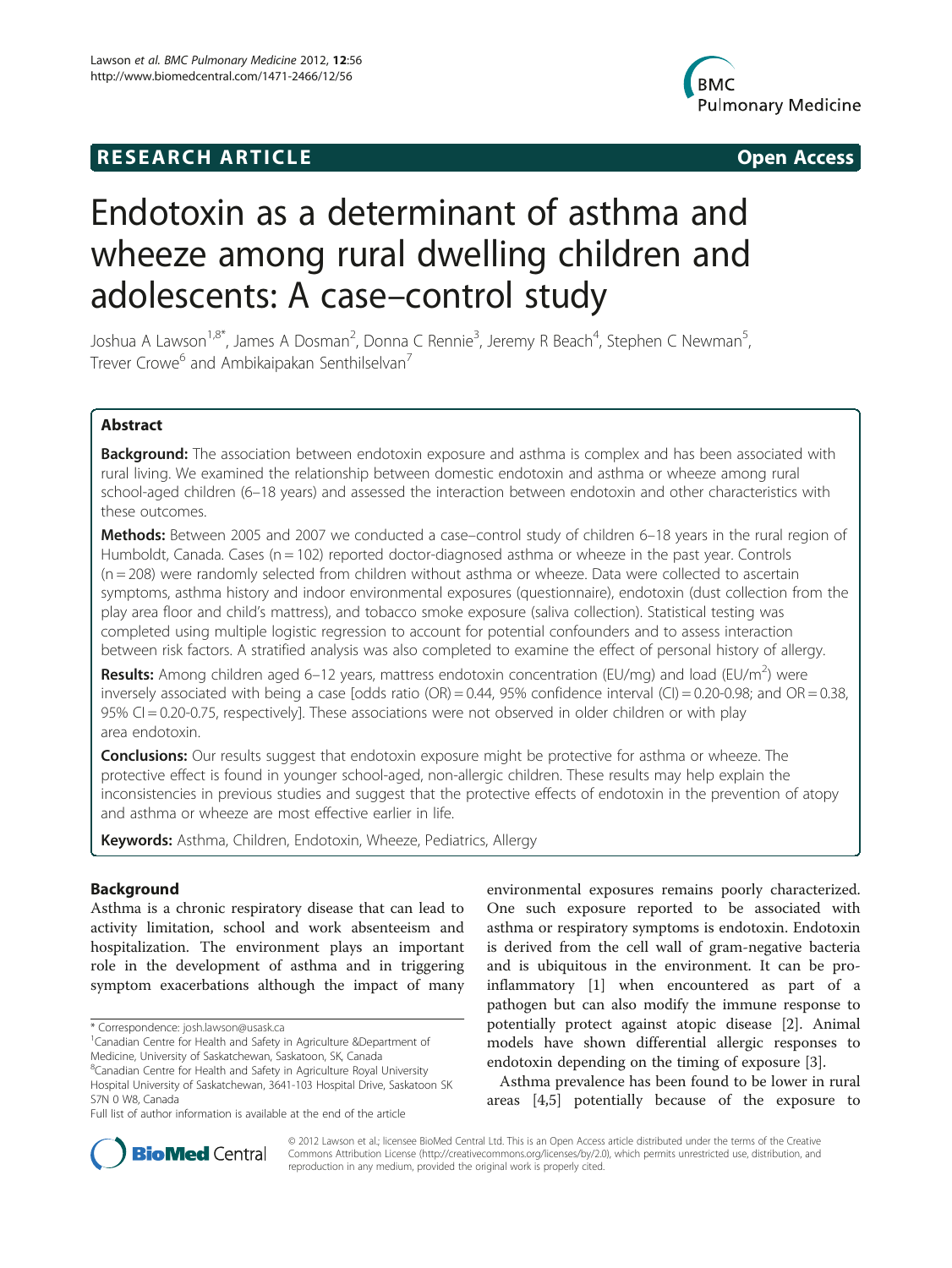farming environments where endotoxin levels may be higher [\[6](#page-8-0)]. However, direct studies of household endotoxin exposure and the presence of asthma and wheeze among children have variably described reduced risk [\[7](#page-8-0)], increased risk [[8\]](#page-8-0) or no association [[9,10\]](#page-8-0). One possible explanation for differences between studies could be interactions between endotoxin and other personal and environmental factors including rural living in associations with asthma.

Previously, we reported on the association between endotoxin and indicators of asthma severity among children with asthma or wheeze [[11](#page-8-0)], the association between endotoxin and diurnal peak flow variability from two week monitoring among children with asthma or wheeze [\[12](#page-8-0)], and the association between lung function and endotoxin among children who have asthma or wheeze and children who do not [\[13](#page-8-0)]. We sought to expand on this previous research by examining the role of endotoxin on the presence of asthma or wheeze. As such, the purpose of this study was to examine associations between endotoxin exposure and asthma and wheeze in rural-residing children and to investigate the potential effect modification by personal and environmental characteristics on the association between endotoxin exposure and doctor diagnosed asthma or wheeze. We completed this study through the use of a case– control study design from a general population of children and adolescents.

# Methods

# Study design and population

We conducted a case–control study of children living in and around the rural community of Humboldt, Saskatchewan, Canada during the fall and winter seasons from 2005 to 2007 with some catch-up in the spring. All rural schools in the same school district as schools within the community boundary of Humboldt were approached. The total population of the town of Humboldt and its surrounding rural municipality was approximately 6,100 people. Of the towns surrounding Humboldt that had schools included in the study, the population ranged between approximately 200 to 800 people. The major source of industry for the region was classified as agriculture and resources. Subjects were recruited from a previously conducted population-based cross-sectional survey of respiratory health of 6 to 18 year old children which had been completed in 2004. Potential cases comprised all subjects reporting doctordiagnosed asthma or wheeze in the past 12 months. Two potential controls for each case were randomly selected from among children who were not considered cases. Once selected, an invitation letter was mailed and potential participants were contacted by telephone a maximum of seven times. Following contact, cases and

controls status was confirmed by a screening questionnaire that enquired about asthma diagnoses, recent asthma or wheeze events including symptoms, episodes and breathing medication use.

Data collection for this study included an intervieweradministered questionnaire, dust collection from the home for endotoxin, and saliva collection to assess recent tobacco smoke exposure. The Health Research Ethics Board – Panel A (University of Alberta) and the Biomedical Research Ethics Board (University of Saskatchewan) approved the study as did the local school boards. Prior to taking part, parents and children completed consent and assent forms, respectively.

# **Ouestionnaires**

The questionnaire, based primarily on previously validated and standardized questionnaires [\[14](#page-8-0)-[16](#page-8-0)], and those used in previous respiratory health studies in Saskatchewan subjects [[10,17](#page-8-0),[18](#page-8-0)] was administered by a trained interviewer to a parent of the subject. Information was collected on respiratory health, sociodemographic factors, general health, family history, birth characteristics, lifestyle, housing characteristics and environmental exposures. Subjects were classified into age groups (≤12 years vs. >12 years) to be comparable with other childhood asthma studies where age ranges were typically between 6–12 years [\[18,19\]](#page-8-0), and to be able to look at effect modification by age. Season of testing was defined by the date of the home visit and was recorded as spring (March, April, May), fall (September, October, November) and winter (December, January, February) to account for the potential differences in endotoxin and allergy levels by season. Personal history of an allergic condition was determined by presence questionnaire report of hayfever, eczema and respiratory allergies. Respiratory allergies were based on the question "Has this child ever had an allergy (hives, swelling, and/or wheezing) to any of the following: house dust/grain dust/ pollen/trees/grasses/mould or mildew/dog/cat/birds or feathers/farm animals?"

# Collection and analysis of dust samples to quantify endotoxin exposure

Samples of household settled dust were collected from the floor of the room where the child spent most of his/ her free time (play area); and from the child's mattress (mattress). Dust was collected following the International Study of Asthma and Allergies in Childhood (ISAAC) protocol [[20\]](#page-8-0). A sock filter made of Connaught satin with a pore size of approximately 5 to 10  $\mu$ m [[21](#page-8-0)] was used to collect dust. Floors that were mostly carpet had 2  $m<sup>2</sup>$  vacuumed for 4 minutes. Completely smooth floor (eg. hardwood, laminate, or linoleum) had  $4 \text{ m}^2$ vacuumed for 4 minutes. Dust collection from the bed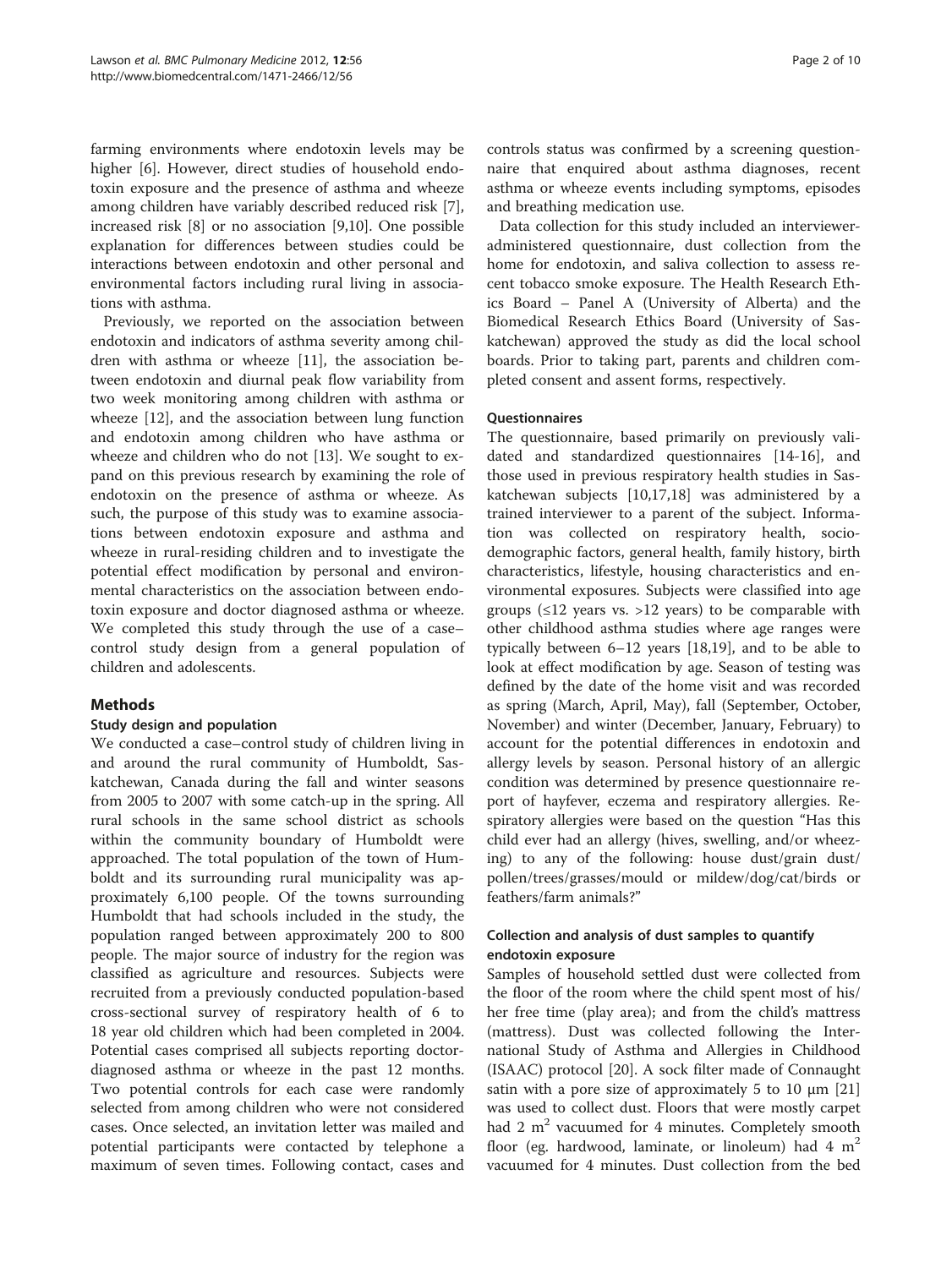was completed after all duvets, blankets and sheets that the child slept under were removed as per ISAAC protocol [\[20](#page-8-0)]. The length and width of the bed was measured and the whole area of the bed was vacuumed for 2 minutes. Dust was collected by using one of two vacuum cleaners (both were Solaris vacuums made by Miele – S514). Both vacuum cleaners were equipped with a HEPA filter, and temperature and humidity were measured at the time of vacuuming.

According to the ISAAC protocol, vacuums must be capable of at least 800 W of power [[20](#page-8-0)]. For this study, the two vacuums each had a power rating of 900 W. The flow rate vs. static pressure relationships for the vacuums was experimentally tested at the College of Engineering at the University of Saskatchewan. A typical second order polynomial relationship between flow rate and static pressure ( $R^2$  for all tests exceeded 0.99) was observed in all cases. The performance of the vacuums evaluated post study was found to be comparable to pretesting evaluation.

Assays to determine endotoxin levels were completed following the protocol by Gereda et al. [[22\]](#page-8-0) Laboratory technicians were blinded to the case–control status of the subject and to all other data collected. Quantity of endotoxin was measured using the kinetic chromogenic Limulus assay (Cambrex Bio Science, Kinetic QCL, Walkersville, MD). For 49 samples, endotoxin analyses were conducted with the following dilutions: neat, 10, 100 and 10 with a spiked sample. These were all completed in duplicate. The spike recovery was 113%. For the remainder of the samples, analyses were completed in duplicate only using the 10 and 100 dilutions. The coefficient of variation between samples was 9.32%. Endotoxin measures were log-transformed prior to statistical analysis.

Endotoxin levels were expressed as concentration [endotoxin units/mg of dust collected (EU/mg)] and load [endotoxin units/ $m^2$  of area vacuumed (EU/m<sup>2</sup>)]. Both were reported as there is inconsistency in the literature about which expression is most appropriate to report [[23\]](#page-8-0). While concentration is most often presented, it has been suggested that load may more accurately describe the burden of exposure [\[24](#page-8-0)].

# Collection and analysis of saliva samples to quantify cotinine levels

Tobacco smoke exposure was determined by salivary cotinine levels. Subjects were asked to spit into a specimen container without the use of gum, Teflon, or other materials that would stimulate the flow of saliva. Up to 5 ml of saliva were collected. Analysis for cotinine was conducted using saliva cotinine microplate enzyme immunoassay kits (Cozart plc, United Kingdom).

#### Statistical analysis

Analysis was completed using STATA version 9.0 (College Station, TX: StataCorp LP). Initially we compared personal and environmental characteristics between cases and controls based on frequencies and proportions. Following this, we assessed the correlation between play area and mattress endotoxin levels using the correlation coefficient with statistical significance adjusted for within family correlation. We also identified the predictors of play area and mattress endotoxin levels using linear regression after log-transforming the endotoxin measures, using generalized estimating equations (GEE) to account for within family correlation, and adjusting for potential confounders. Finally, we assessed the association between the measures of endotoxin and case-status.

In this final set of analyses, the outcome for the multiple logistic regression model was case–control status. A multiple logistic regression model was fitted for each measure of endotoxin that was independent of the other models. Model 1 assessed play area endotoxin concentration; Model 2 assessed play area endotoxin load; Model 3 assessed mattress endotoxin concentration; and Model 4 assessed mattress endotoxin load. Additional variables were included based on statistical significance, clinical importance, and the effect the removal of that variable had on the beta coefficients of other variables in the model. The additional variables included in the Models were: age group, sex, daycare attendance, presence of home air filter, smoking during pregnancy, smooth floors in the bedroom in the first year of life, season of testing, and tobacco smoke exposure. Levels of cotinine (ng/ml) were eventually categorized as high and low post analysis based on the median cotinine level (1.24 ng/ml) due to a highly skewed distribution of results that could not be normalized after log transformation. Other potential confounders, such as parents' education status, consumption of unpasteurized milk, type of farm exposure (none, grain, livestock), and presence of mold or dampness in the home were tested but not included in the final models as they did not influence the associations of the other variables in the model, and they did not have independent associations with case– control status. Interaction terms of clinical importance were also considered. These included potential interactions between endotoxin and sex, age group, and tobacco smoke exposure. All assessment of interactions was determined a priori. Throughout the analyses, GEE with an exchangeable working correlation were used to account for clustering within families. Occasionally, the model would not converge and an independent working correlation was used. Because of the importance of a personal history of allergy, interaction between endotoxin exposure and the personal history of allergy was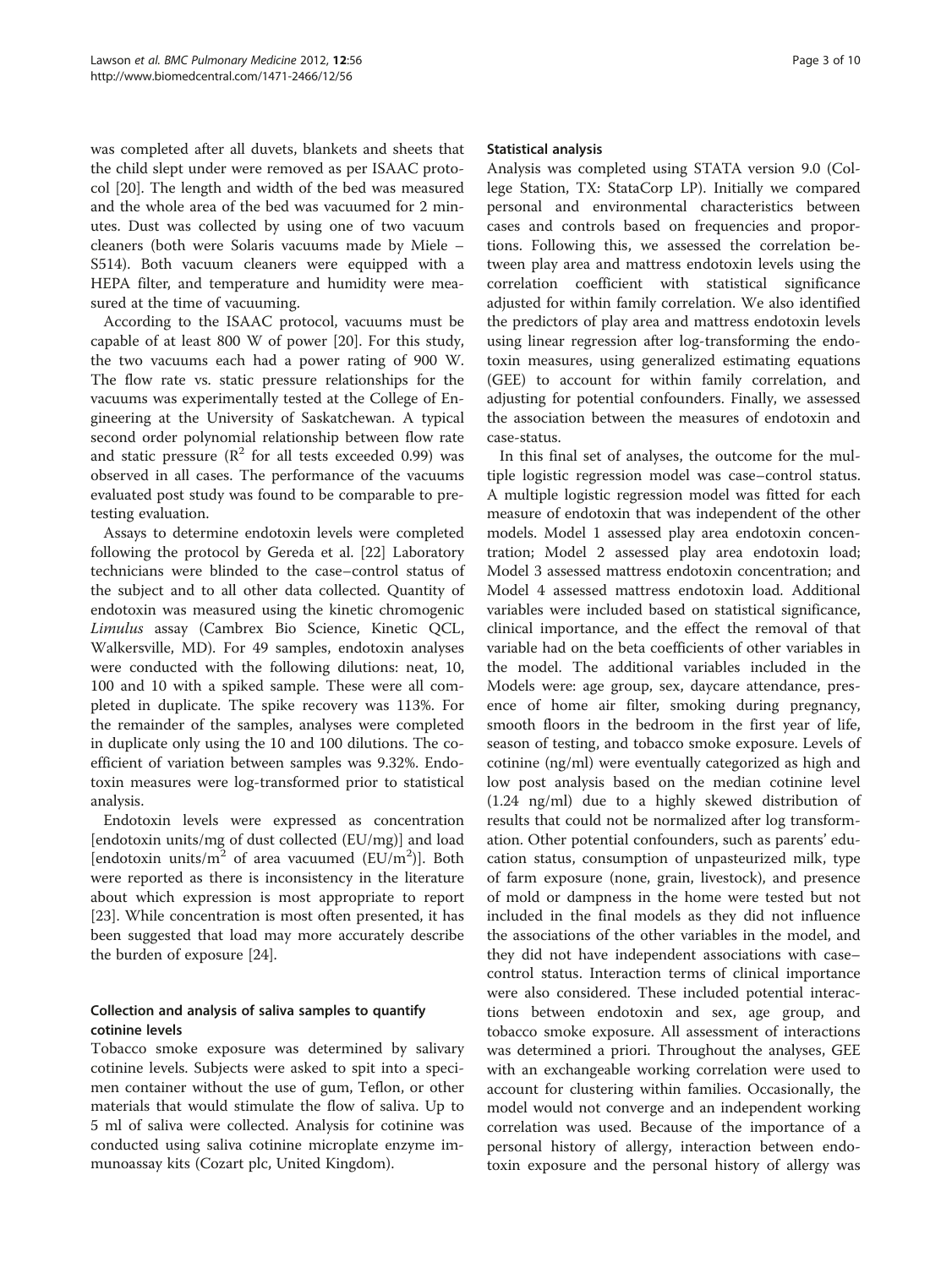| <b>Characteristics</b>                                                                                            | Cases<br>n = 102% | Controls<br>$n = 208%$ | ΟR<br>(95% CI)                  |
|-------------------------------------------------------------------------------------------------------------------|-------------------|------------------------|---------------------------------|
| >12 years (ref: ≤12 years)                                                                                        | 35.3              | 38.0                   | $0.89(0.54-1.46)$               |
| Female (ref: male)                                                                                                | 35.3              | 60.6                   | $0.38$ (0.23-0.60)*             |
| A parent with more than<br>high school education<br>(re: ≤high school)                                            | 39.4              | 37.3                   | $0.91(0.56-1.49)$               |
| Personal history of an<br>allergic condition<br>(ref: No allergic history)                                        | 72.5              | 33.2                   | $4.86$ (2.83-8.35)*             |
| Family history of asthma<br>(ref: No family history)                                                              | 21.6              | 7.2                    | $3.19$ (1.51-6.73)*             |
| Maternal smoking during<br>pregnancy (ref: No<br>smoking in pregnancy)                                            | 20.6              | 9.1                    | $2.64$ (1.36-5.11)*             |
| Used antibiotics in<br>1 <sup>st</sup> year (ref: None in<br>the 1 <sup>st</sup> year)                            | 56.9              | 37.0                   | $2.07(1.28-3.35)^*$             |
| Early respiratory illness<br>(ref: No early respiratory<br>illness)                                               | 18.6              | 8.7                    | 2.36 (1.09-5.11)*               |
| Presence of mold or<br>dampness in the home<br>(ref: none)                                                        | 55.8              | 57.8                   | $1.09(0.67 - 1.76)$             |
| Home air filter present<br>(ref: No air filter)                                                                   | 10.8              | 3.8                    | $3.13(1.14-8.62)^{*}$           |
| Home humidifier present<br>(ref: No humidifier)                                                                   | 30.4              | 21.6                   | $1.52$ (0.85-2.63) <sup>T</sup> |
| Indoor burning sources<br>present (ref: No indoor<br>burning)                                                     | 32.4              | 41.3                   | $0.58$ (0.34-1.01) <sup>+</sup> |
| Currently with a pet<br>(ref: No current pet)                                                                     | 77.5              | 70.2                   | 1.32 (0.74-2.37)                |
| Any pesticide exposure<br>(ref: No pesticide exposure)                                                            | 62.7              | 75.5                   | $0.52$ (0.29-0.90)*             |
| Haying in the past year<br>(ref: Did not hay in<br>past year)                                                     | 29.4              | 17.8                   | $2.01(1.10-3.65)^{*}$           |
| Mowed or raked in the<br>past year (ref: Did not<br>mow/rake in past year)                                        | 83.3              | 72.6                   | $2.00(1.08-3.72)^{*}$           |
| Ever lived on a farm or<br>visited a farm regularly<br>(ref: Did not live on a farm<br>or visit a farm regularly) | 60.8              | 66.8                   | $0.79(0.47-1.33)$               |
| Smooth floors in the bed<br>room in the first year<br>(ref: No smooth floors<br>in first year)                    | 5.9               | 13.9                   | $0.25$ (0.07-0.88)*             |
| Season of testing                                                                                                 |                   |                        |                                 |
| Spring (Reference)                                                                                                | 66.7              | 48.1                   | 1.00                            |
| Fall                                                                                                              | 225               | 226                    | $(0.79)(0.41 - 1.53)$           |

#### Table 1 Distribution of characteristics and univariate associations with case–control status

#### Table 1 Distribution of characteristics and univariate associations with case–control status (Continued)

| Winter                                                | 10.8 | 29.3 | $0.28$ (0.13-0.57)* |
|-------------------------------------------------------|------|------|---------------------|
| High tobacco smoke<br>exposure (ref: low<br>exposure) | 48.0 | 51.0 | $0.99(0.64-1.54)$   |

Statistical comparisons were carried out by logistic regression using generalized estimating equations to account for clustering within families;  $OR = odds$  ratio,  $CI = confidence$  interval.  $*$  p < 0.05;  $\dagger$  p < 0.10.

assessed and the analysis was repeated after stratification by allergic history.

# Results

Among eligible cases and controls 322 (43.4%) children and their parents agreed to participate in the study. Participation was similar between potential cases and controls  $(47.0\%$  vs.  $41.4\%$ , respectively;  $p = 0.35$ ). When comparing differences between those who took part in the study and those who did not, using data from the previous cross-sectional study phase, case and control participants had less parental smoking exposure, and, among the controls who participated, were more likely to have an air filter in their home (data not shown). Dust or saliva samples could not be collected for 12 subjects. These subjects were excluded from subsequent analyses resulting in data being available for 102 cases and 208 controls.

The proportion of time living in the current home did not differ by age group or case–control status and was not correlated with any of the endotoxin measures (data not shown). Also, a small proportion of the study population had changed their flooring or changed their bedding because of a family member's allergic or respiratory condition 12.6% and 14.2%, respectively).

Although the age distribution was similar, personal and family history of allergy was over three times higher in cases than in controls. Cases were also more likely to have used antibiotics in their first year of life, have a mother who smoked during pregnancy, was subject to early respiratory illness, used a home air filter, or participated in haying, mowing or raking lawns in the past year (Table 1). A lower proportion of cases than controls were female, were exposed to pesticides in the past year, had smooth floors in the bedroom in the first year of life, and had testing completed in the winter (Table 1).

Play area endotoxin concentration was correlated with mattress endotoxin concentration  $(r = 0.42, p < 0.001)$ . Similarly, Play area endotoxin load was correlated with mattress endotoxin load ( $r = 0.30$ ,  $p < 0.001$ ). Higher play area endotoxin levels were associated with the presence of mice and a family history of allergy while lower play area endotoxin levels were associated with higher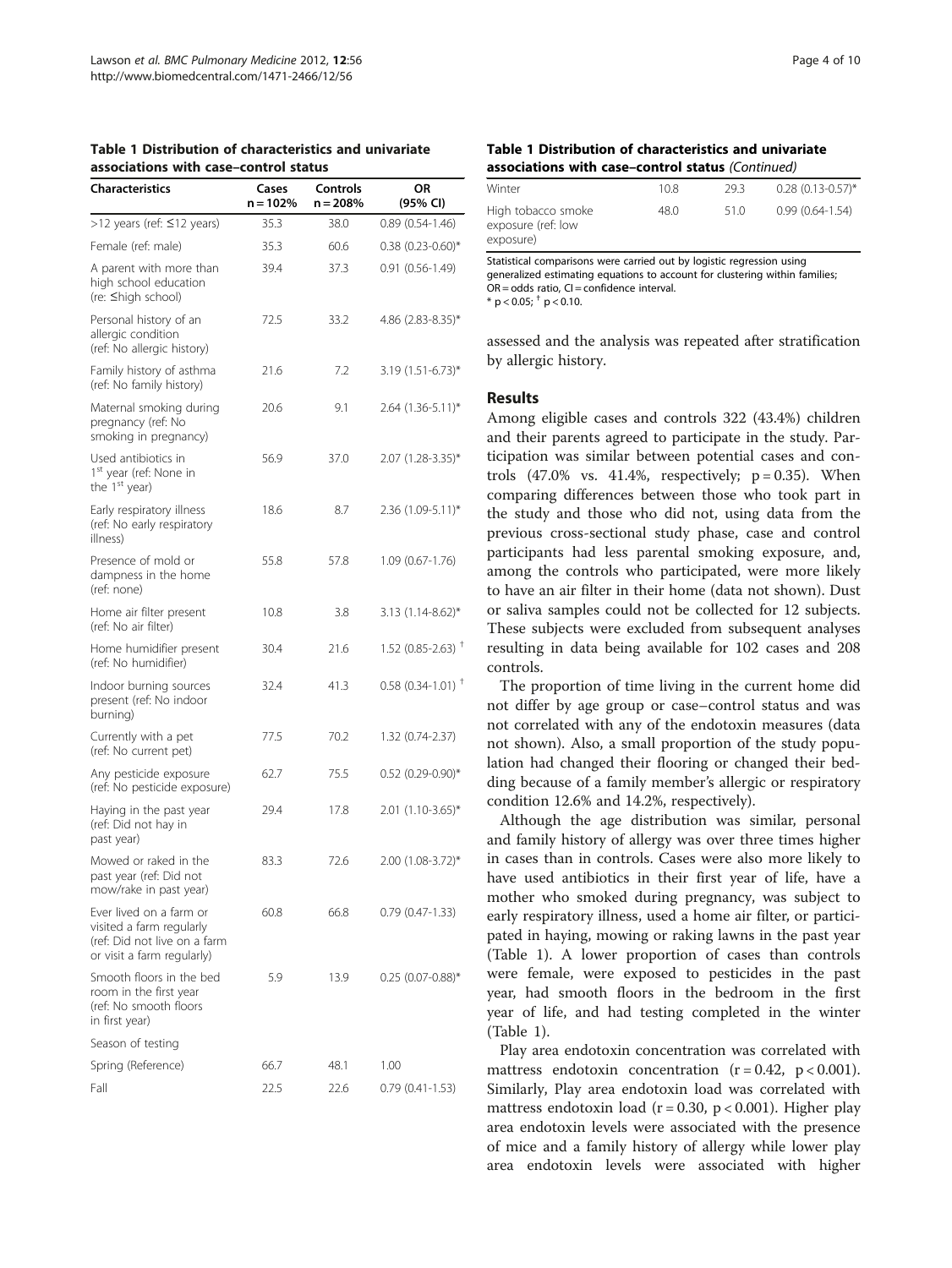#### Table 2 Determinants of play area and mattress endotoxin levels

|                                                 | Play area endotoxin<br>concentration<br>$(EU/mq)$ $\beta$ (SE) | Play area endotoxin<br>load<br>(EU/m <sup>2</sup> ) $\beta$ (SE) | Mattress endotoxin<br>concentration<br>$(EU/mq)$ $\beta$ (SE) | <b>Mattress endotoxin</b><br>load<br>(EU/m <sup>2</sup> ) $\beta$ (SE) |
|-------------------------------------------------|----------------------------------------------------------------|------------------------------------------------------------------|---------------------------------------------------------------|------------------------------------------------------------------------|
| Age $>12$ years (ref: $<12$ )                   | 0.02(0.04)                                                     | 0.08(0.06)                                                       | $-0.12(0.05)$ *                                               | $-0.11(0.06)$ *                                                        |
| Parent with > high school (ref: ≤high school)   | $-0.10$ (0.05) $\dagger$                                       | $-0.17(0.08)$ *                                                  | $-0.03(0.05)$                                                 | $-0.003(0.07)$                                                         |
| Family history allergy (ref: no family history) | $0.13(0.06)$ *                                                 | $0.21(0.09)$ *                                                   | $0.09(0.05)$ *                                                | 0.09(0.06)                                                             |
| ETS exposure (ref: none)                        | $-0.01(0.08)$                                                  | $-0.03(0.11)$                                                    | $0.10(0.05)$ *                                                | 0.10(0.07)                                                             |
| Rural home (ref: non-rural)                     | $-0.02(0.13)$                                                  | 0.07(0.15)                                                       | $-0.25(0.14)$ †                                               | $-0.33$ (0.16) *                                                       |
| Mice present (ref: none)                        | $0.24(0.09)$ *                                                 | $0.34(0.11)*$                                                    | $0.13(0.07)$ †                                                | $0.23(0.10)$ *                                                         |
| Home air conditioning (ref: none)               | $-0.11(0.06)$ †                                                | $-0.04(0.08)$                                                    | $-0.05(0.04)$                                                 | $-0.15(0.06)$ *                                                        |
| Fall (ref: spring)                              | $-0.12(0.11)$                                                  | $-0.04(0.13)$                                                    | $-0.06(0.06)$                                                 | 0.09(0.08)                                                             |
| Winter (ref: spring)                            | $-0.10(0.10)$                                                  | $-0.002(0.13)$                                                   | 0.05(0.06)                                                    | $0.22(0.07)$ *                                                         |
| Cat present in past 12 months (ref: none)       | 0.14(0.10)                                                     | 0.11(0.13)                                                       | $0.18(0.08)$ *                                                | 0.23(0.11)                                                             |
| Crowding                                        | $-0.07(0.08)$                                                  | $-0.03(0.11)$                                                    | $0.25(0.09)$ *                                                | $0.21(0.12)$ †                                                         |

Adjusted for each of the variables in the table as well as sex, haying, graining, grooming, living on a farm, ants, age of home, gas heating, air conditioning, current pets, dogs, season of testing, fireplace, ETS exposure, hours of open windows, changing of smoking habits because of a child's condition, TV watching and case– control status. Endotoxin levels are log transformed.

 $*$  p < 0.05;  $\dagger$  p < 0.10.

education of the parent (Table 2). Higher mattress endotoxin levels were associated with the presence of mice, cats, ETS, home crowding, and winter season while lower mattress endotoxin levels were associated with air conditioning, farm or acreage dwelling, and older age (Table 2). Finally, there was no association between personal history of allergy and any measures of endotoxin including play area endotoxin concentration [odds ratio  $(OR) = 1.15$ , 95% CI = 0.66-2.00], play area endotoxin load (OR = 0.98, 95% CI = 0.65-1.48), mattress endotoxin concentration ( $OR = 1.61$ ,  $95\%$  CI = 0.95-2.73), and mattress endotoxin load (OR = 0.91, 95% CI = 0.59-1.43).

Controls had significantly higher mean (geometric) mattress endotoxin loads compared to cases (Table 3). The differences in endotoxin concentration (EU/mg)

Table 3 Distribution of endotoxin load and concentration among cases and controls by source of dust sample

|                          | Controls $N = 208$<br>Geometric mean<br>(95% CI) | Cases $N = 102$<br>Geometric mean<br>(95% CI) |  |  |
|--------------------------|--------------------------------------------------|-----------------------------------------------|--|--|
| Play area endotoxin      |                                                  |                                               |  |  |
| Concentration<br>(EU/mg) | 40.8 (35.7-46.6)                                 | 51.8 (42.0-63.9)                              |  |  |
| Load ( $EU/m2$ )         | 817.3 (674.8-989.8)                              | 868.2 (672.9-1119.9)                          |  |  |
| Mattress endotoxin       |                                                  |                                               |  |  |
| Concentration<br>(EU/mg) | 21.1 (15.6-24.8)                                 | 19.6 (15.6-24.8)                              |  |  |
| Load ( $EU/m2$ )         | 376.2 (324.4-436.2)                              | 240.5 (212.1-370.9) *                         |  |  |
|                          |                                                  |                                               |  |  |

Statistical comparisons were completed by general linear model using generalized estimating equations to account for clustering within families; Endotoxin levels were log transformed prior to analysis.

\* p < 0.05 between cases and controls.

and load  $(EU/m^2)$  from the play area and for mattress endotoxin concentration were not statistically significant. When comparing levels of mattress endotoxin by case–control status after stratification by age group there was no difference in endotoxin levels (concentration or load) by case–control status (Figure [1\)](#page-5-0) among children older than 12 years. However, among children aged 12 years and younger, controls had higher mattress endotoxin load  $(p = 0.002)$  than cases with a similar trend seen for mattress endotoxin concentration, although this was not statistically significant  $(p = 0.10;$ Figure [1](#page-5-0)).

The associations between play area endotoxin concentration or load and case–control status were not statistically significant after adjusting for potential confounders [odds ratio  $(OR) = 1.64$ , 95% CI = 0.73-3.70 for endotoxin concentration and  $OR = 1.10$ , 95% CI = 0.64- for endotoxin load]. There was a statistically significant interaction between mattress endotoxin load and age group  $(p = 0.02)$ . While the interaction between mattress endotoxin concentration and age group followed similar trends, it was not statistically significant ( $p = 0.12$ ). Mattress endotoxin was inversely associated with being a case among those who were 12 years or younger [odds ratio  $(OR) = 0.44$ , 95% CI = 0.20-0.98 for endotoxin concentration and OR =  $0.38$ ,  $95\%$  CI =  $0.20$ -0.75 for endotoxin load; Table [4](#page-5-0)]. All of the models appeared to have a good fit based on the Hosmer-Lemeshow test where no model showed statistical significance  $(p > 0.05)$ and inspection of model diagnostics suggested a good model fit.

Because of the important influence of personal allergy in the relationships with endotoxin, we assessed the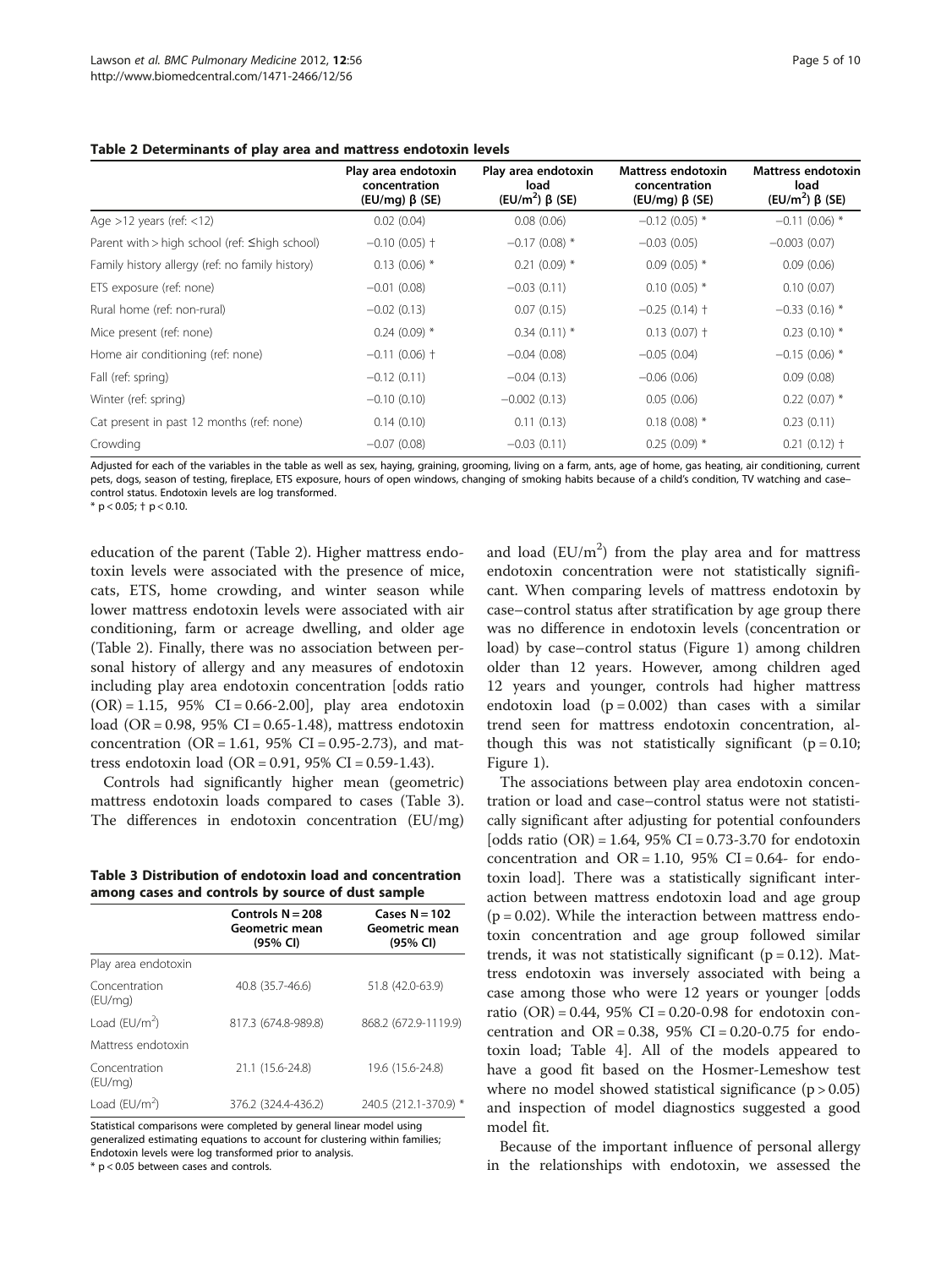<span id="page-5-0"></span>

interaction between endotoxin exposure and personal history of allergy in the relationship with asthma and wheeze. There was no statistically significant interaction between personal history of allergy and floor endotoxin for either concentration  $(=-0.22)$  or load  $(p=0.20)$ . However, there was a statistically significant interaction between mattress endotoxin concentration  $(p = 0.043)$ and mattress endotoxin load ( $p = 0.049$ ). Because of this, we stratified our analysis for mattress endotoxin by

personal history of allergy. Among those without a personal history of allergy, there were statistically significant inverse associations between mattress endotoxin (concentration and load) and case–control status among children 12 years and younger (Table 4). Among children 12 years and older with a personal history of allergy, there was a trend towards an increased risk of being a case associated with mattress endotoxin load (Table 4).

| Table 4 Results from multiple logistic regression analyses* for case-control status with mattress endotoxin among the |
|-----------------------------------------------------------------------------------------------------------------------|
| total population and by personal history of an allergic condition                                                     |

|                                              | <b>Total population</b> |                                 | Without a personal<br>history of an allergic<br>condition |                                 | With a personal<br>history of an allergic<br>condition |                                 |
|----------------------------------------------|-------------------------|---------------------------------|-----------------------------------------------------------|---------------------------------|--------------------------------------------------------|---------------------------------|
|                                              | n                       | OR (95% CI)                     | n                                                         | OR (95% CI)                     | n                                                      | OR (95% CI)                     |
| Mattress endotoxin<br>concentration (EU/mg)  |                         |                                 |                                                           |                                 |                                                        |                                 |
| Among those aged $\leq$ 12 years             | 195                     | $0.44$ (0.20-0.98) <sup>+</sup> | 132                                                       | $0.20(0.06 - 0.68)^+$           | 63                                                     | $0.45(0.16-1.29)$               |
| Among those aged >12 years                   | 115                     | 1.18 (0.42-3.31)                | 83                                                        | $0.66(0.11 - 3.67)$             | 32                                                     | 3.36 (0.53-21.23)               |
| Mattress endotoxin load (EU/m <sup>2</sup> ) |                         |                                 |                                                           |                                 |                                                        |                                 |
| Among those aged $\leq$ 12 years             | 195                     | $0.38$ (0.20-0.75) <sup>+</sup> | 132                                                       | $0.22$ (0.08-0.62) <sup>+</sup> | 63                                                     | $0.50(0.20-1.28)$               |
| Among those aged >12 years                   | 115                     | 1.31 (0.47-3.68)                | 83                                                        | $0.46(0.09-2.42)$               | 32                                                     | 4.02 (0.99-16.41) $\frac{1}{2}$ |

\* Each model is fitted with one measure of endotoxin and is independent of the other models; Each model is adjusted for age group, sex, daycare attendance, presence of home air filter, smoking during pregnancy, smooth floors in the bedroom in the first year of life, season of testing, tobacco smoke exposure, and age group\*endotoxin; Endotoxin levels were log transformed prior to analysis; OR = Odds ratio; CI = Confidence interval; EU = Endotoxin units.  $p < 0.05$ ;  $\frac{1}{7}$  p < 0.10.

 $p = 0.002$ .

 $p = 0.10$ .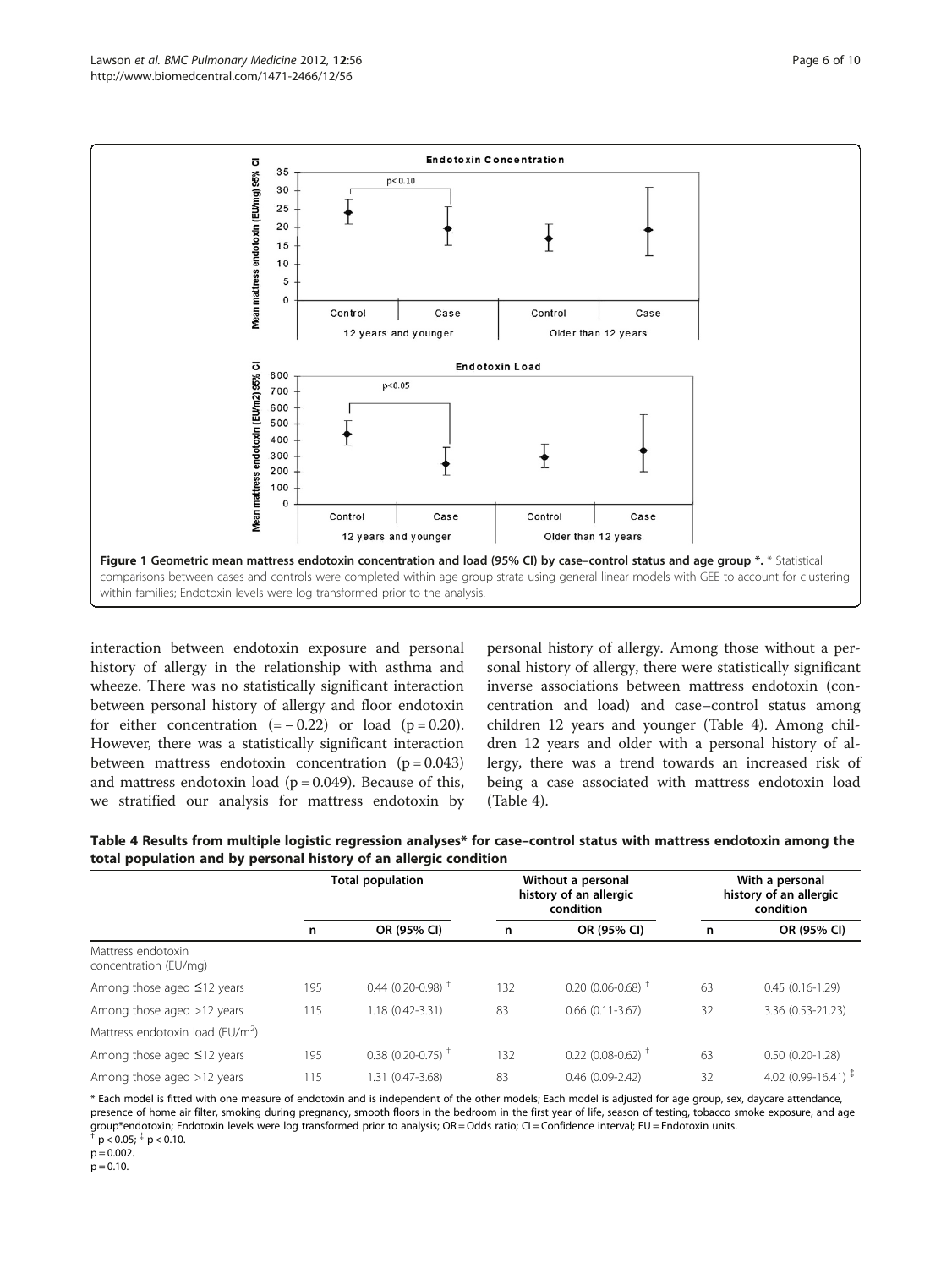#### **Discussion**

Our results demonstrate the complex nature of the association between endotoxin and asthma in children. Higher mattress endotoxin was associated with a reduced risk of asthma/wheeze but the effect was greatest among children 12 years and younger and without a personal history of allergic disease. In contrast, among children 12 years and older with a personal history of allergic disease, there was a suggestion of increased risk of asthma or wheeze with higher mattress endotoxin load. While an association between asthma and related outcomes with endotoxin has been reported previously, we add to the previous results by showing that these associations may differ depending on various personal characteristics. We also suggest that the source of dust is important to consider. These findings may help explain some of the inconsistency between previous results and help explain endotoxin's role in asthma and wheeze.

In a study from Germany, Austria and Switzerland, inverse associations between endotoxin load  $(EU/m^2)$  from mattress dust and atopic asthma and wheeze were observed in children (6 to 13 years) [[7\]](#page-8-0). A case–control study from England that included 4–17 year olds showed that endotoxin concentration from the living room floor dust was associated with an increased risk of asthma [\[8](#page-8-0)]. A case–control study from Saskatchewan that included 6–12 year olds did not find an association between either play area floor endotoxin or mattress endotoxin although it did find an association between endotoxin and school absenteeism among those cases with allergy [[10\]](#page-8-0). Despite the differences in results from the other two case control studies [[8,10\]](#page-8-0) and our study, we expand on the previous studies by showing that the inconsistencies in the results may depend on other characteristics such as age and personal history of allergy.

Similarly, results from other studies have found that the association between endotoxin and asthma may be related to allergy. Despite showing a protective effect of endotoxin on atopic asthma or wheeze, the study from Germany, Switzerland and Austria also found an increased risk of non-atopic wheeze with higher endotoxin levels among children from non-farming households [\[7](#page-8-0)] showing some disagreement with ours. A separate case–control study in Palestine that included 6 to 12 year old children [[25\]](#page-8-0) showed inverse associations between medium endotoxin levels from the mattress and being a non-sensitized case (report of wheeze in the past 12 months) compared to a non-sensitized control [[25\]](#page-8-0), in agreement with the results of our study. We found stronger protective effects of endotoxin among those without a history of allergic disease. However, our observations regarding the personal history of allergy should be interpreted with some caution because of the lack of an objective measure of allergy and may account for the differences between our study and the study by Braun-Fahrländer et al. [\[7,25\]](#page-8-0) One explanation for our results could be the timing and duration of endotoxin exposure, both factors which could affect allergy and asthma onset. It may be that among those who did not have a history of allergy there was more early exposure to endotoxin prior to allergen exposure while those with a history of allergy had earlier exposure to allergens leading to sensitization. With continued exposure to endotoxin, the asthma response would be prevented among the non-sensitized but potentially increased in the sensitized individuals. This is somewhat supported by the strong protective effect in younger, non-allergic children but a weaker and non-significant association in younger, allergic children and with a trend towards increased risk of asthma associated with endotoxin in older, allergic children seen in our study. This hypothesis is supported by results by Tulic et al. showing that the timing of endotoxin exposure relative to sensitization could prevent or increase allergic and asthma responses in animals. A related explanation may stem from Radon's outline where high allergen exposure and low endotoxin exposure could result in a higher prevalence of atopic asthma. Children in this community may experience similar levels of allergens regardless of allergy status. As such, those with allergic disease may be more likely to develop asthma with the given allergen levels and without the protective effect of endotoxin.

Studies involving infants have shown increased risk of wheeze associated with higher endotoxin levels [\[26](#page-8-0)]. Despite this, a change in the association with increasing age has also been reported [[27\]](#page-8-0). Among preschool children (<5 years), there was an increased risk of wheeze with higher endotoxin levels measured at baseline but this association became reduced as follow-up increased from 22 months to 46 months, resulting in an inverse association by the time the children reached ages 5 to 9 years [[27\]](#page-8-0). However, this was a highly selected population of siblings in a birth cohort of children with a parental history of allergic disease. Our study further suggested either no association or a positive association among adolescents. A national study from the US that included children, adolescents and adults showed that increased endotoxin from the bedroom floor or mattress was associated with increased risk for various indicators of asthma and wheeze but only among adults [[9\]](#page-8-0). These findings support the contention that the association between asthma and endotoxin may be age-dependent.

The inverse associations with the presence of asthma and wheeze may reflect long-term effects resulting from more complex immuno-modulatory processes. Exposure to endotoxin is thought to initiate a cascade of events via CD14 and TLR4 that results in the release of mediators shifting the immune response towards a Th1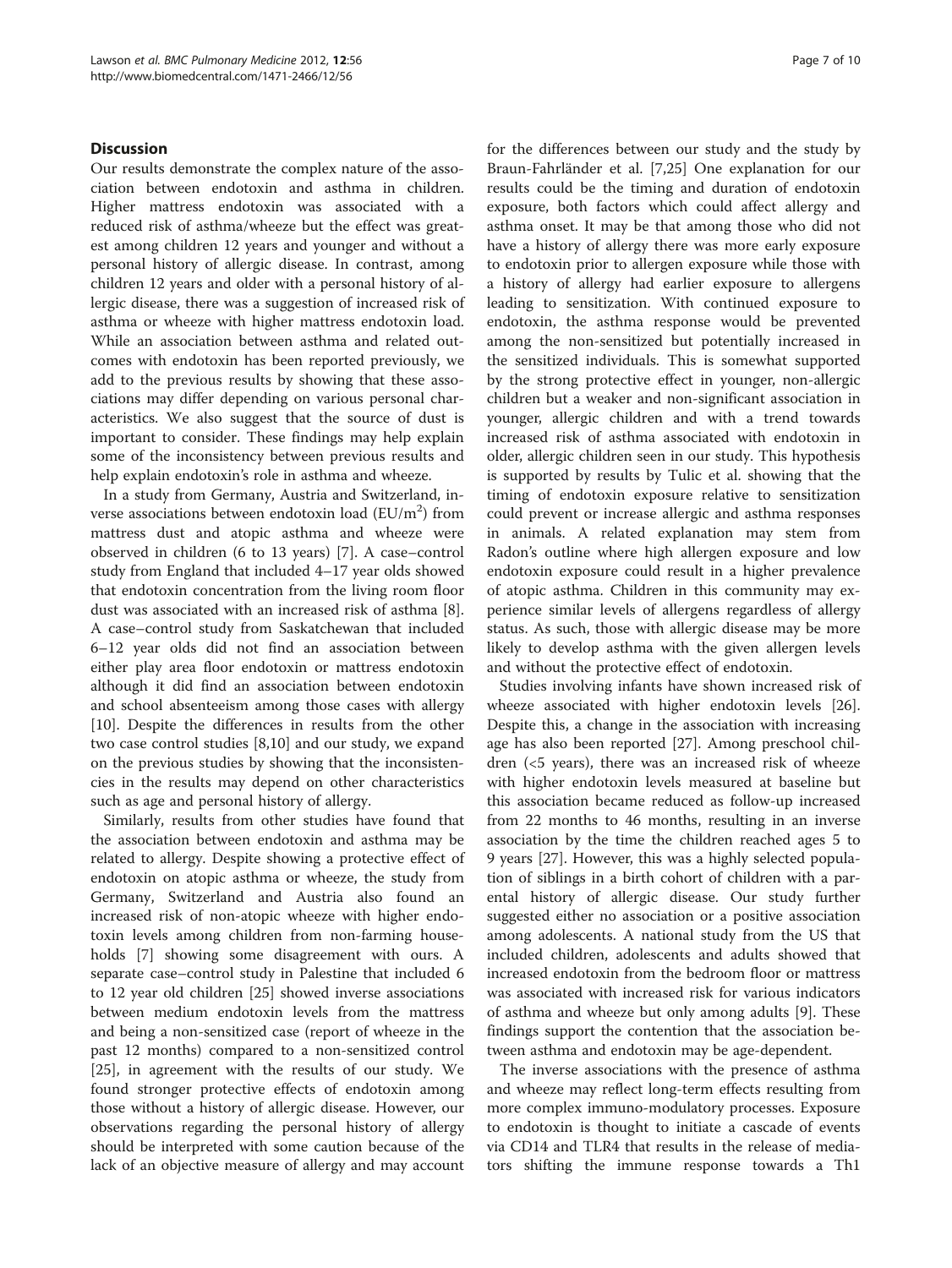response and away from the atopic Th2 response [\[28](#page-8-0)]. These pathways may be modified by a number of factors identified through animal models including the timing of exposure, the dose of the exposure, and the frequency of exposure, resulting in the reported differences in the association between endotoxin and respiratory outcomes such as asthma and wheeze [[3,29,](#page-8-0)[30\]](#page-9-0). Another consideration that may influence the associations is the possibility of gene-environment interactions. Previous studies have shown that depending on the CD14 polymorphism, the association between asthma and endotoxin can vary and include being a protective factor as well as a risk factor [\[31,32](#page-9-0)].

We should also consider the possibility that these associations result not from the effect of endotoxin on asthma, but the effects of having asthma or wheeze on the remediation of endotoxin in homes. If, for example, the parents of young children were more scrupulous about vacuuming their child's mattress if they had asthma, this might explain the association seen. Such an association might also be postulated to become less strong as children aged, and parental influence on the bedroom environment diminished. When we considered the results after adjusting for changes that were made in the home in response to a family member's allergic or respiratory condition, the results were similar (data not shown). Unfortunately, other than consideration of these variables, it is not possible within these data to know if the temporal sequence of exposure and disease, but it is apparent that a similar effect was not seen for play area endotoxin that would likely be subject to the same parental cleaning effects for children under 12.

It has been suggested that the possible protective effects of endotoxin on the presence of asthma results from early life exposures to endotoxin. While we were unable to assess this early life association directly, our study population was relatively stable and a low proportion of families had changed homes, flooring or bedding because of an allergic or respiratory condition of a family member.

Studies have reported that the determinants of endotoxin differed between locations sampled in the home [[10,](#page-8-0)[33\]](#page-9-0) suggesting that the endotoxin types could differ between sampling locations. A study that has characterized the types of domestic endotoxin by the length of fatty acid chain has shown that there are qualitative differences between sampling locations in the home [\[34](#page-9-0)]. Researchers from China reported differences in the health effects of endotoxin depending on the length of fatty acid chain of the endotoxin collected from schools [[35\]](#page-9-0). These observations, along with ours, may help to explain some of the inconsistencies in reported associations and suggest the use of multiple sampling locations or characterization of endotoxin in future studies.

When comparing levels of endotoxin measured in our study, we were in the low to normal range of other studies when considering endotoxin concentration (EU/mg) but much lower than other studies when considering endotoxin load ( $EU/m^2$ ) [\[9,10](#page-8-0)]. This suggests that there may be more endotoxin attached to the dust collected from our study population but a lower overall burden of endotoxin in the homes, possibly due to less dust or smaller size of dust particles than in other study populations. This difference in levels of endotoxin compared to other study populations emphasizes the importance of considering endotoxin expression by both concentration and load especially given that there is not a consistent use of expression type.

Several limitations of our study should be considered. While we incorporated a case–control design, data collection for this analysis was at one point in time and used prevalent cases making it vulnerable to crosssectional limitations including a lack of temporal assessment. Due to practical considerations, this is typical of asthma case–control studies [[8](#page-8-0),[10](#page-8-0)]. Also, no objective measures of allergen exposure such as pet allergen or molds, or other airborne contaminants such as beta glucans were collected. It may be that cases were exposed to a higher level of allergens than were controls. While there was not a statistically significant difference in the exposure to pets or report of mold between cases and controls, there still could be differences in the allergen levels between the two groups. Strengths of our study included the use of objective measures of exposure assessment for the primary exposures (endotoxin and tobacco smoke) thus limiting the likelihood of recall bias in these associations. In addition, the instruments used were based on standardized questionnaires and the research nurses were carefully trained and supervised while laboratory technicians were blinded.

# Conclusions

In conclusion, endotoxin appears to be associated with a decreased likelihood of having asthma or wheeze among children 12 years and younger and whose parents did not report a personal history of allergic disease. We also found that the source of the domestic dust sample is an important consideration when investigating associations between endotoxin and asthma. Finally, the results for endotoxin load were typically stronger and more consistent than for endotoxin concentration suggesting that load more be a more relevant measure of endotoxin exposure when related to human health. These results suggest that the effects of endotoxin may be different for certain subpopulations and that multiple sampling sites or characterization of endotoxin in future studies should be considered to help elucidate the role of endotoxin in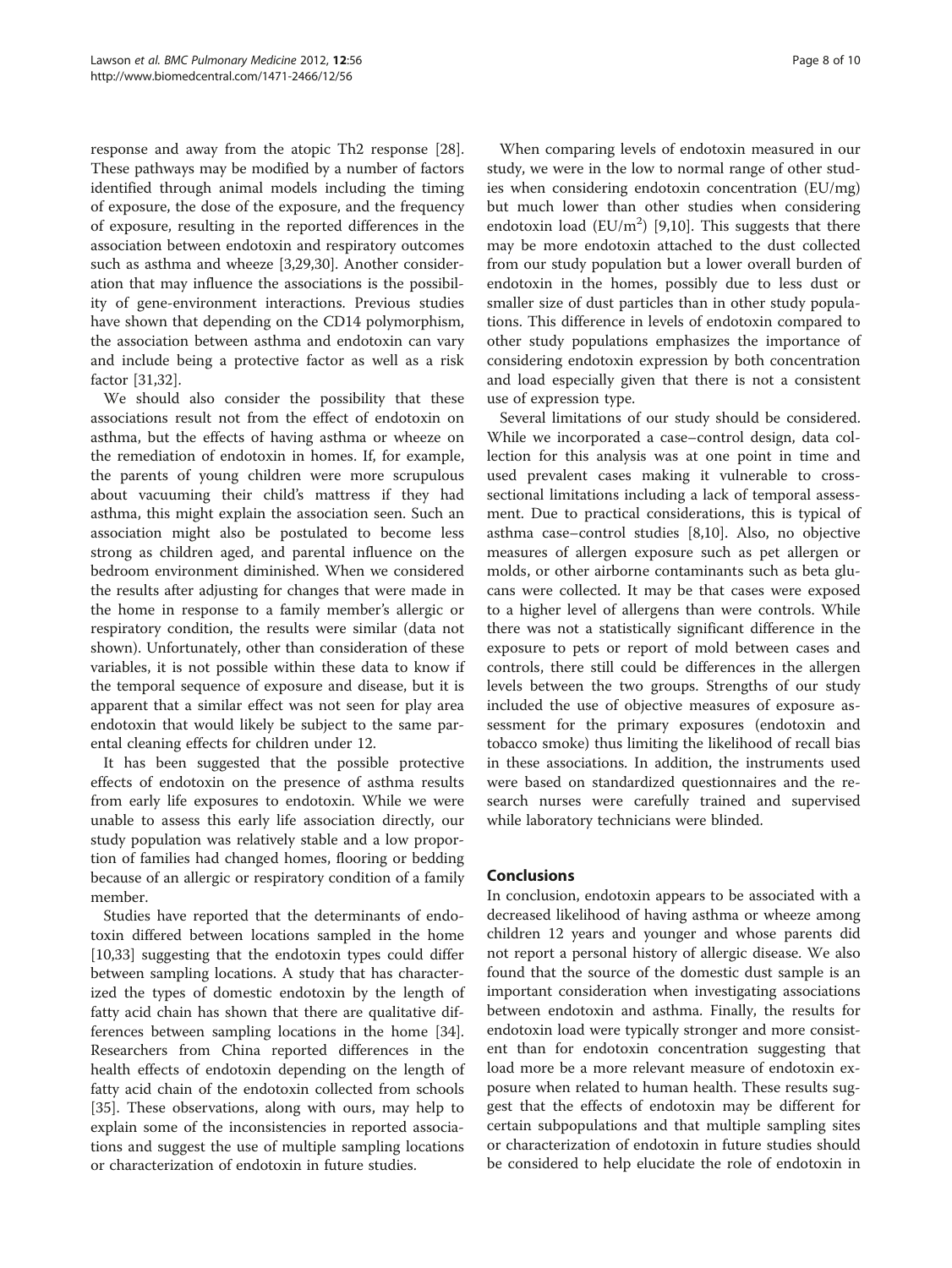### <span id="page-8-0"></span>the development of asthma and explain the inconsistencies observed between studies.

#### Abbreviations

CD14: Cluster of differentiation 14; CI: Confidence interval; EU: Endotoxin unit; GEE: Generalized Estimating Equations; ISAAC: International Study of Allergy and Asthma in Children; m: Meter; mg: milligram; ml: millilitre; ng: nanogram; OR: Odds ratio; p: p-value; Th1: T-helper 1; Th2: T-helper 2; TLR4: Toll like receptor 4; vs: Versus.

#### Competing interests

The author(s) declare that they have no competing interests.

#### Authors' contributions

All of the authors participated in the conception and design of the study; the planning of data collection; the interpretation of results; revising and approval of the manuscript. JL coordinated all phases of this project and drafted the initial manuscript.

#### Funding

Canadian Institutes of Health Research (Grant no: MOP-57907).

#### Acknowledgements

We would like to acknowledge V. Engele, N. Nahar, T. Schedlosky, J. Thiessen, and N. White for their work on data collection and/or data entry. We also acknowledge Dr. L. Bharadwaj, J., Dr. S. Kirychuk, C. Reiman, D. Schneberger, Dr. P. Willson, Dr. V. Gerdts and S. van den Hurk for help in the laboratory analysis and the use of their labs. We thank Reverend J. Beacon and the St. Andrew's Anglican Church in Humboldt, Saskatchewan for providing the testing location. Most importantly, we would like to acknowledge and thank all of the children, parents and teachers who participated in this study. This study was funded by the Canadian Institutes of Health Research (CIHR) MOP-57907. Personal funding J. Lawson was supported by: The CIHR Strategic Training Initiative in Health Research: "Public Health and the Agricultural Rural Ecosystem (PHARE)", Alberta Heritage Foundation for Medical Research, and the Canadian Centre for Health and Safety in Agriculture.

#### Author details

<sup>1</sup>Canadian Centre for Health and Safety in Agriculture &Department of Medicine, University of Saskatchewan, Saskatoon, SK, Canada. <sup>2</sup>Canadian Centre for Health and Safety in Agriculture, University of Saskatchewan, Saskatoon, SK, Canada. <sup>3</sup>Canadian Centre for Health and Safety in Agriculture, University of Saskatchewan, and the College of Nursing, University of Saskatchewan, Saskatoon, SK, Canada. <sup>4</sup>Department of Medicine, Faculty of Medicine and Dentistry, University of Alberta, Edmonton, AB, Canada. 5 Department of Psychiatry, Faculty of Medicine and Dentistry, University of Alberta, Edmonton, AB, Canada. <sup>6</sup>College of Engineering, University of Saskatchewan, Saskatoon, SK, Canada. <sup>7</sup> Department of Public Health Sciences, School of Public Health Sciences, University of Alberta, Edmonton, AB, Canada. <sup>8</sup>Canadian Centre for Health and Safety in Agriculture Royal University Hospital University of Saskatchewan, 3641-103 Hospital Drive, Saskatoon SK S7N 0 W8, Canada.

#### Received: 28 March 2012 Accepted: 31 August 2012 Published: 12 September 2012

#### References

- 1. Reed CE, Milton D: Endotoxin-stimulated innate immunity: A contributing factor for asthma. Current Reviews of Allergy and Clinical Immunology 2001, 108:157–66.
- Lapa E, Silva JR, et al: Endotoxins, asthma, and allergic immune responses. Toxicology 2000, 152:31–5.
- Tulic MK, et al: Modification of the inflammatory response to allergen challenge after exposure to bacterial lipopolysaccharide. Am J Repir Cell Mol Biol. 2000, 22:604–12.
- Lawson JA, et al: Urban-rural differences in asthma prevalence among young people in Canada: the roles of health behaviours and obesity. Ann Allergy Asthma Immunol. 2011, 10:220–8.
- Senthilselvan A, et al: Stabilization of an Increasing Trend in Physician-Diagnosed Asthma Prevalence in Saskatchewan, 1991–1998. Chest. 2003, 124(2):438–48.
- 6. von Mutius E, et al: Exposure to endotoxin or other bacterial components might protect against the development of atopy. Clin Exp Allergy. 2000, 30:1230–4.
- Braun-Fahrlander C, et al: Environmental exposure to endotoxin and its relation to asthma in school-age children. N Engl J Med. 2002, 347:869–77.
- 8. Tavernier GOG, et al: Endotoxin exposure in asthmatic children and matched healthy controls: results of IPEADAM study. Indoor Air. 2005, 15(Suppl 10):25–32.
- 9. Thorne PS, et al: Endotoxin exposure is a risk factor for asthma: The National Survey of Endotoxin in United States housing. Am J Respir Crit Care Med. 2005, 172:1371–7.
- 10. Rennie DC, et al: Assessment of endotoxin levels in the home and current asthma and wheeze in school-age children. Indoor Air. 2008, 18:447–53.
- 11. Lawson JA, et al: Relationship between indoor environment and asthma and wheeze severity among rural children and adolescents. Journal of Agromedicine. 2009, 14:277-85.
- 12. Lawson JA, et al: Relationship of endotoxin and tobacco smoke exposure to wheeze and diurnal peak expiratory flow variability in children and adolescents. Respirology. 2011, 16:332–9.
- 13. Lawson J, et al: The association between endotoxin and lung function among children and adolescents in a rural area. Canadian Respiratory Journal. 2011, 18:e89–94.
- 14. The International Study of Asthma and Allergies in Childhood (ISAAC) Steering Committee: Worldwide Variations in the Prevalence of Asthma Symptoms: The International Study of Asthma and Allergies in Childhood (ISAAC). Eur Respir J 1998, 12:315–335.
- 15. Ferris B Jr: Epidemiology Standardization Project. Am Rev Respir Dis. 1978, 118:36–47.
- 16. NIEHS: US Department of Housing and Urban Development National Institute of Environmental Health Sciences National Survey of Lead Hazards and Allergens in Housing - Resident Questionnaire. [internet] 2004 [cited 2004 August 19, 2004]; Available from: [http://www.niehs.nih.gov/research/clinical/](http://www.niehs.nih.gov/research/clinical/join/studies/riskassess/nslah.cfm) [join/studies/riskassess/nslah.cfm](http://www.niehs.nih.gov/research/clinical/join/studies/riskassess/nslah.cfm): 2004.
- 17. Chen Y, Rennie D, Dosman J: Influence of Environmental Tobacco Smoke on Asthma in Nonallergic and Allergic Children. Epidemiology. 1996, 7(5):539–539.
- 18. Rennie DC, et al: Differences in respiratory symptoms and pulmonary function in children in 2 Saskatchewan communities. Ann Allergy Asthma Immunol. 2004, 92(1):52–9.
- 19. Gehring U, et al: Asthma and allergic symptoms in relation to house dust endotoxin: Phase Two of the International Study of Asthma and Allergies in Childhood (ISAAC II). Clinical and Experimental Allergy. 2008, 38:1911–20.
- 20. Weiland SK, et al: Phase II of the International Study of Asthma and Allergies in Childhoo (ISAAC II): rationale and methods. Eur Resp J. 2004, 24:406–12.
- 21. Chan-Yeung M, et al: Mite and cat allergen levels in homes and severity of asthma. Am J Respir Crit Care Med. 1995, 152:1805–11.
- 22. Gereda JE, et al: Relation between house-dust endotoxin exposure, type 1 T-cell development, and allergen sensitization in infants at high risk of asthma. Lancet. 2000, 355:1680–3.
- 23. Rennie DC, et al: Domestic endotoxin and asthma in children: Epidemiological studies. Frontiers in Bioscience. 2012, 4:56–73.
- 24. Committee on Damp Indoor Spaces and Health, Damp Indoor Spaces and Health, ed: Institute of Medicine. Washington DC: The National Academies Press. 96; 2004.
- 25. El-Sharif N, et al: Childhood asthma and indoor aeroallergens and endotoxin in Palestine: A case-control study. Journal of Asthma. 2006, 43:241–7.
- 26. Park J-H, et al: House dust endotoxin and wheeze in the first year of life. Am J Respir Crit Care Med. 2001, 163:322–328.
- 27. Litonjua AA, et al: A longitudinal analysis of wheezing in young children: the independent effects of early life exposure to house dust endotoxin, allergens and pets. J Allergy Clin Immunol. 2002, 110:736-42.
- 28. Liu AH: Endotoxin exposure in allergy and asthma: Reconciling a paradox. J Allergy Clin Immunol. 2002, 109:379-92.
- 29. Goldman M: Transational mini-review series on toll-like receptors: Tolllike receptor ligands as novel pharmaceuticals for allergic disorders. Clin Exp Immunol. 2007, 147:208–16.